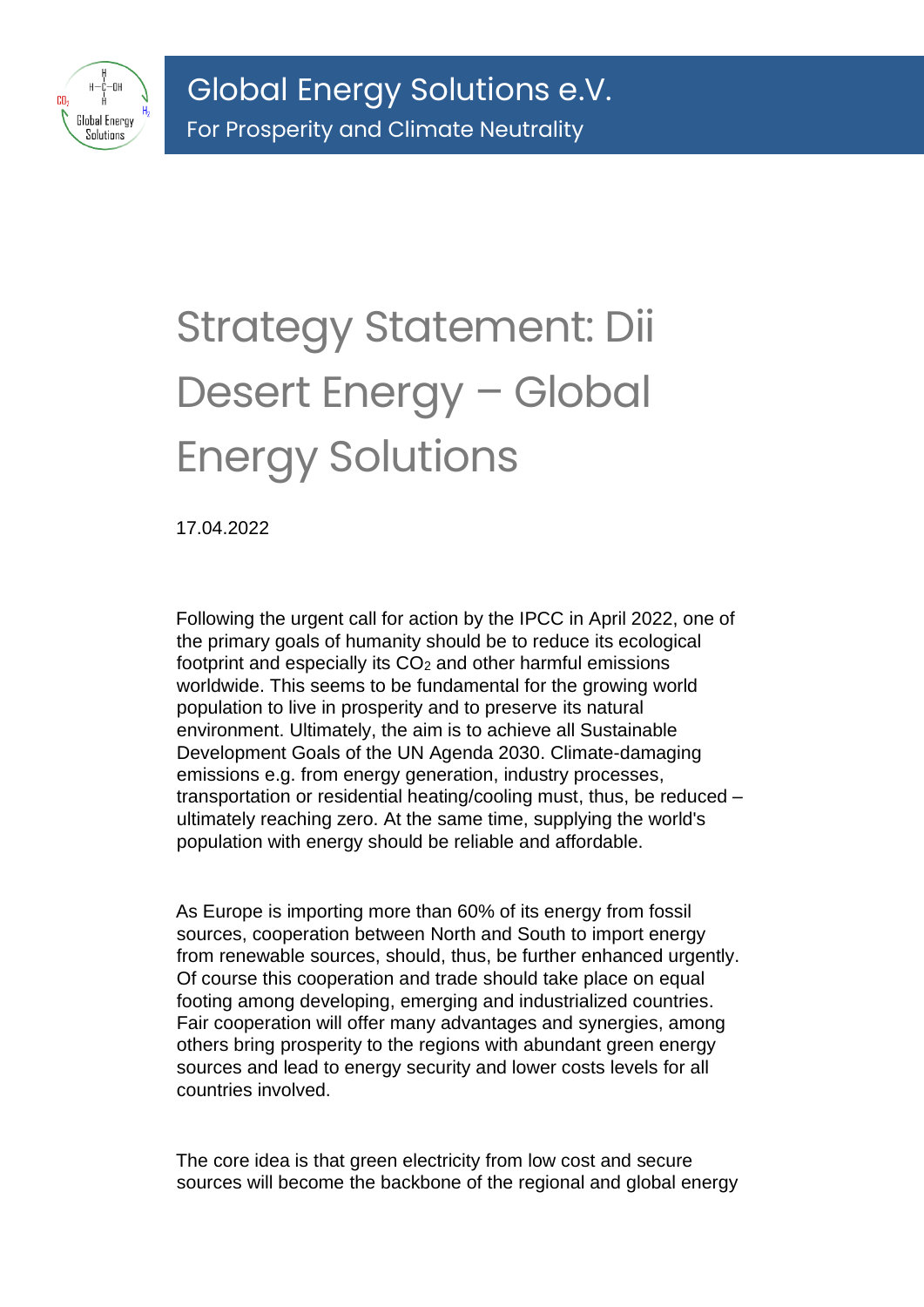value chains. Green electricity in Europe is already attracting a lot of attention, the aim is to reach the same attention for green power in and from Europe's neighboring MENA region.

Global Energy Solutions and Dii Desert Energy do not only focus on green electricity, but also on its conversion into hydrogen, its derivatives ammonia, methane, and methanol ("green molecules") and in addition, liquid organic hydrogen carriers (LOHC) for transportation and storage processes.

The hydrogen derivatives methanol, and methane, carrying carbon, could also serve as the basis for e-fuels to run the global fleet of vehicles with combustion engines or for other applications where availability of hydrogen is limited, provided the carbon element will be recycled or captured. Also green ammonia seems to be a viable option as energy carrier. Energy carriers must be produced, bottom line, climate-neutral, thus, without harmful emissions along local, regional and international energy supply chains.

There are numerous challenges for the development of climateneutral supply chains based on hydrogen.

Firstly, climate neutrality must be ensured at system level, e.g. through a water tight mechanism of certification.

Secondly, the supply chains of today are still dominated by fossil energy, green products are expected to aggressively increase their share – both must be handled within one uniform legal framework.

Thirdly, emission and green certificates (with Guarantee of Origin) enable decoupling and thus separate trading of the physical product on the one hand and their related emissions or green properties on the other hand. Thus a distinctive value for each part can be defined and hence, the respective certificates can accelerate the overall energy transition.

Fourth, availability, accessibility and reach of the necessary production, conversion, transport and storage infrastructure must be supported, as well as emerging factors overcome that may hinder the expansion of green systems such as the availability of precious metals and rare earths.

In addition to green electricity, the use of natural gas with carbon capture and usage/storage (CCUS) or via methane pyrolysis is of value as a bridging technology, adding to a fast reduction of CO<sub>2</sub>emissions. Fossil fuels must become part of a flexible carbon recycling program  $-$  aiming for as little  $CO<sub>2</sub>$  or other harmful